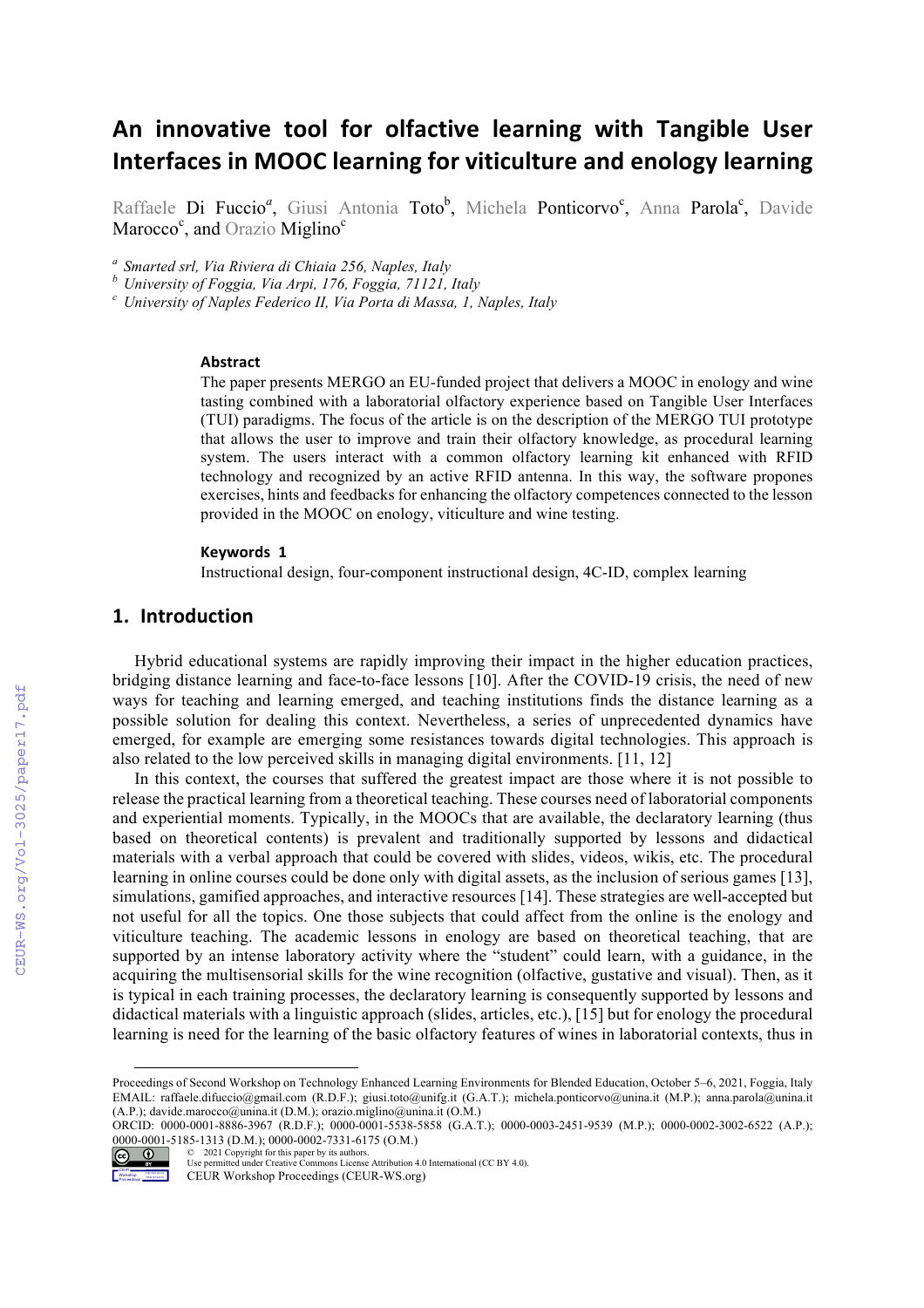enology and wine tasting it is central the ability of the "sensory recognition". Commonly in wine tasting courses and enology higher education lessons, the theoretical lessons see the integration of specific didactic tools that allow to acquire a basic level of sensorial recognition. These practical learning phase has an expert (a sommelier or an enology lecturer) that guides the students in the sensory recognition of different scents. Typical learning approaches are represented by dedicated laboratories for the sensory analysis by using dedicated tools for the olfactory learning. These tools include some jars containing different odours, that are the single aromas found in wine, and then, in wine recognition.

New methodologies should be founded for the implementation and harmonization with a procedural learning that refers to experience and laboratorial activities. Something that is crucial in enology and even more in wine tasting, for the ability of recognition of basic level of sensorial recognition. In this way courses that needs a consistent part of procedural learning could be developed also with distance and hybrid contexts. A possibility is to connect the common didactic tools, with physical and tangible scent jars, with the digital interface [16], thus a re-mediation of some specific didactic tools that are common in face to face practice, that propose an olfactory learning in order to improve the ability of discriminate different odorants in the wine blends. New technologies are emerging, the mixed-realities (MR) technologies [23] and Tangible User Interfaces (TUIs) [24].

The sense of smell is often neglected in our life, but it has a relevant impact the learning [17] and in wine recognition [18]. Odors can influence moods, emotions [19, 20] and memories [21]: while pleasant odors can induce positive moods, unpleasant odors can induce negative ones [8, 22]

Moreover, the wine sector is very relevant in the European economy. The Eurostat statistics say that production of wine in Europe is relevant, and the EU is leader in this field: in 2018, the EU Member States exported  $\epsilon$ 22.7 billion (bn) of wine, and imported a total of  $\epsilon$ 13.4 bn. All told, the sold production of wine (including sparkling wine, port and grape must) in the EU was around 15 billion litres. The total area under vines in the EU was 3.2 million ha in 2015, representing around 45% of the world's total area under vines and the 1.8 % of the total utilised agricultural area.<sup>2</sup>

# **2. MOOC and enology**

MOOCs are exploiting their impact in the higher education context, the number of courses on the most popular platforms are increasing. The enology sector is as well included in this field.

#### **Table 1**

|  |  |  |  | Wine tasting and enology MOOCs |
|--|--|--|--|--------------------------------|
|--|--|--|--|--------------------------------|

| MOOC name                                                                     | MOOC         | Description                                                                                                      |  |
|-------------------------------------------------------------------------------|--------------|------------------------------------------------------------------------------------------------------------------|--|
|                                                                               | provider     |                                                                                                                  |  |
| Vine & Wine                                                                   | <b>FUN</b>   | Scientific and Technological bases for wine<br>professionals work                                                |  |
| World of Wine: From Grape to<br>Glass                                         | edX          | Knowledge of sensory attributes, vineyard<br>management practices, winemaking techniques                         |  |
| Introduction to Wines                                                         | OpenLearning | Food matching, wine labels understanding,<br>plant sources                                                       |  |
| MOOC # OWU: Open Wine<br>University (University of Vine<br>and Wine, for All) | <b>FMMA</b>  | An in-depth look at the universe of vine and<br>wine, several general themes around the<br>vineyard and the wine |  |
| OWU2 – Open Wine University<br>2                                              | <b>FUN</b>   | Bottling and aging, including wine economy,<br>history and communication and impact of<br>climate change in wine |  |

2 https://ec.europa.eu/eurostat/web/products-eurostat-news/-/edn-20191121-1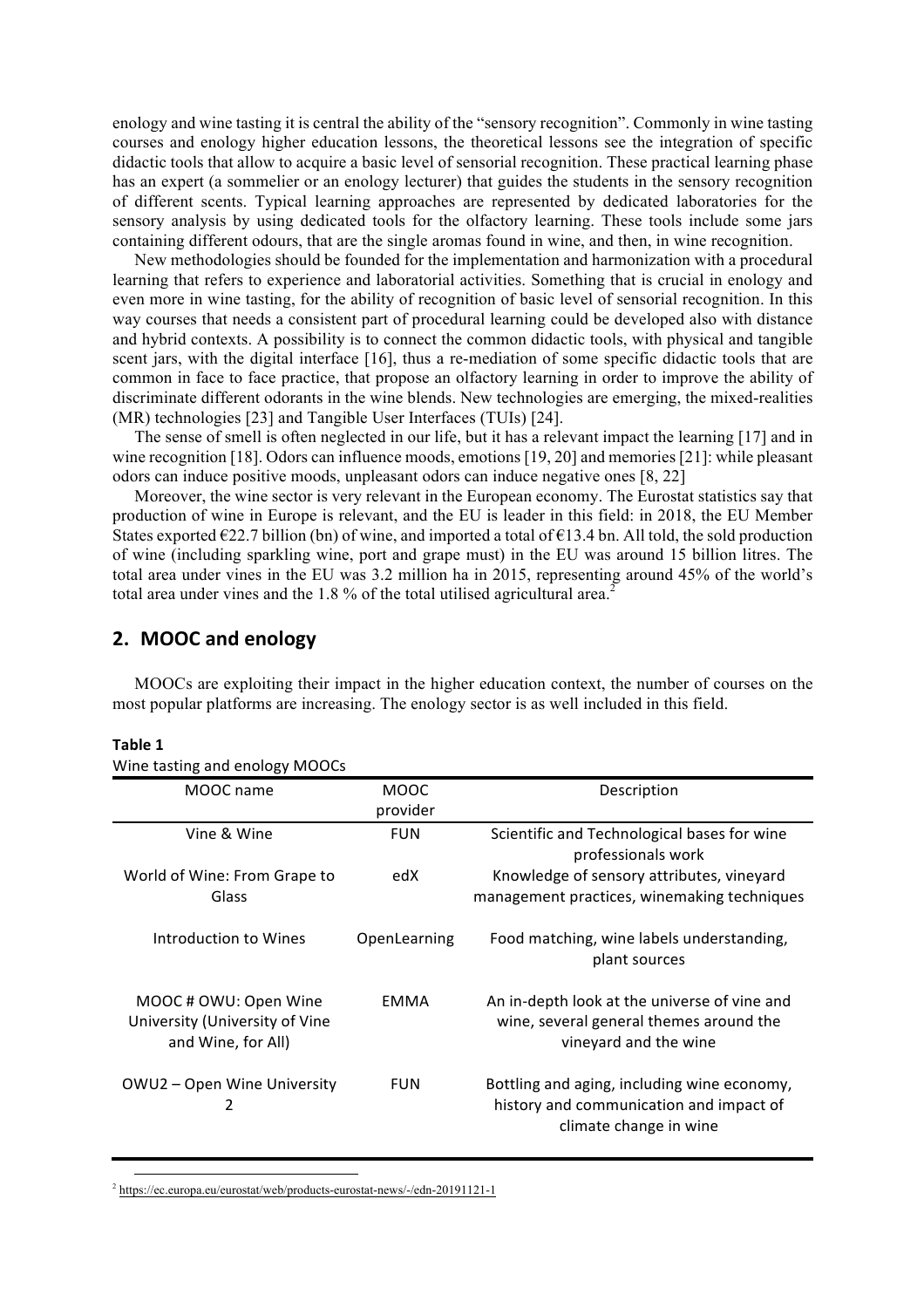| Wine Tasting: Sensory        | Coursera | Exploration of the types of wine, food pairings |
|------------------------------|----------|-------------------------------------------------|
| Techniques for Wine Analysis |          | and knowledge of sensory techniques             |

Different higher educational institutions (HEIs) developed online courses through the MOOCs for the wine field that address the relevant impact in the local economies including the increasing need of professionals with scientific competences and specific knowledge and the new wine enthusiasts.

Some examples of these courses are the "Wine Tasting: Sensory Technique for Wine Analysis"<sup>3</sup> on Coursera platform developed by UCDAVIS University of California; or the EU courses of the "Open Wine University<sup>34</sup> on the EMMA platform delivered by the University of Burgundy, that developed also a second version of this MOOC. All these examples, shown in the Table 1, are limited to a declarative approach because these are conceived as online courses that teaches the main features of the wines, also for hobby and for professional purposes, including food matching. The themes are discussed and proposed to the learners as static contents. The students could learn the characteristics of the wine, but all the MOOCs listed have not solutions for the procedural learning based on the experience, because in distance learning is impossible to provide lessons using a laboratorial approach. It is fundamental to underline that in the enology and wine tasting the procedural approach represents the key on this sector, because the sensorial learning is one face of the medal.

Inserting laboratorial sections applying a sensorial learning, including the sense of smell and taste, is a complete novelty for MOOCs. There are some preliminary studies that propose solutions for the integration of the mobile learning in the MOOC, in particular detecting divided attention in students [25]. Other studies work on wearables, so the idea is to collect information from these tools (i.e. heart rate) for managing in an efficient way the learning [26]. However, in scientific literature is a complete innovation the application of tangible objects to be used with a sensory approach in the real environment by the students, connected to a classical MOOC. The students by smelling, by touching, could learn by experience, performing exercises drafted by professors, and all the practical exercises are recorded and orchestrated by the digital interfaces.

## **3.** Tangible user interfaces and olfactory learning

Tangible user interfaces (TUIs) couple physical representations (e.g., spatially manipulable physical objects) with digital representations (e.g., graphics and audio), yielding user interfaces that are computationally mediated but generally not identifiable as "computers" per se. [30]

Thus, Tangible User Interfaces (TUIs) [24] enable the user to interact with tangible and multisensorial objects, then objects that contain odours, they could be recognized by a digital component.

In the literature the are different examples of this kind of solutions [1, 2] that applies tangible user interfaces for manage olfactory stimuli. Most of the solutions do not impact on the olfactory learning or address it in a partial way. TUIs solutions that involve the olfactory sense cover application that emit smells.

One of them is represented by the Scented Pebbles [4]. It is a collection of interactive lighting objects for the creation of a multisensory ambience with a mix of light and smell. The user handles the prototype and touching the tangible material the system changes its colour and emits a particular scent.

The multisensory approach derived by sight and smell is explored also by SensaBubble [6]. The prototype is chrono-sensory mid-air system that generates bubbles of specific sizes along a directed path that contain scents.

Another application is clayodor [3] made as a tangible user interface manipulable by the user, provided as clay-like malleable material. When the user re-adapts the shape of the material, the system emits a different odour mix. The prototype works due a pressure sensing multi-touch mat controlled by an Arduino connected to a piezoelectric transducer system.

In the learning sector could be itemized the Smelling Screen [7] that is an olfactory display that generates an odour with airflows that emanates the odour in a specific region of the screen. The odour

 <sup>3</sup> https://www.coursera.org/learn/wine

<sup>4</sup> https://platform.europeanmoocs.eu/course\_mooc\_owu\_open\_wine\_university\_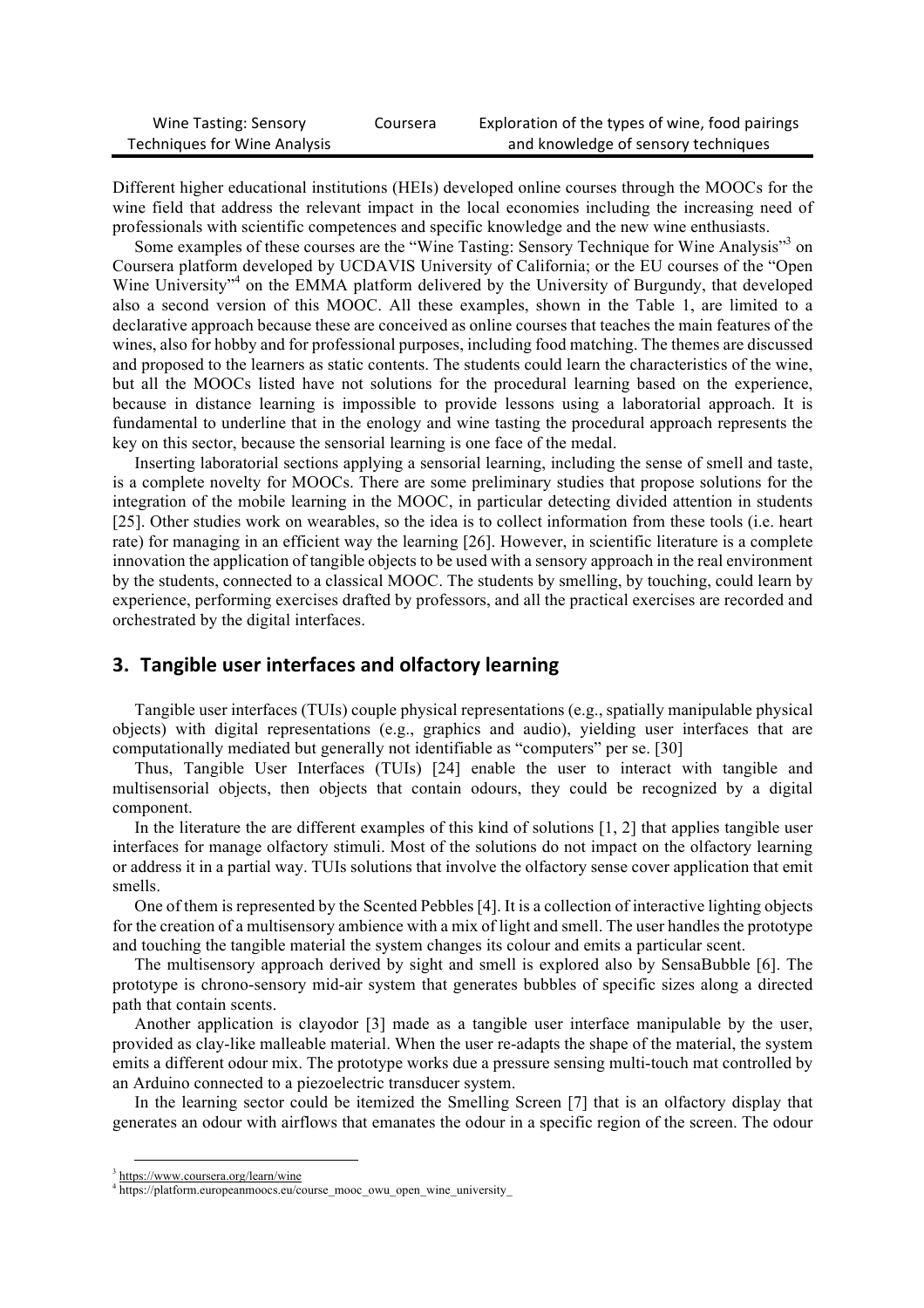is generated when a specific image is shown on the LCD screen, that could have a relevant role in the learning process.

Other prototypes deliver the scent from olfactory interfaces located on-face. The prototype is called On-Face Olfactory [5] and release selected odours in specific moments.

An application of TUI in wine sector is developed by Carulli et al. [9]. This prototype combines visual, sound, tactile and olfactory technology to simulate a wine tasting experience. The application is made as a glass that emits specific odours, the sounds related to a video displayed on a LCD screen.

Finally, another prototype applied in the wine sector is SNIFF. SNIFF is an integrated software and hardware environment for the assessment of the senso of smell including a gamified approach [29]. SNIFF provides 30 smelling jars that could be recognized by an active RFID antenna connected to a software that provides exercises, hints and feedbacks.

This last example is a candidate to develop a MOOC on the "Wine tasting" argument, and at the same time, allowing the procedural learning based on the olfactory recognition. It applies new technologies with the strong support of autonomous game-based learning and learning analytics, which is impossible with the traditional "analogic" tools on the market. Some research prototypes [27, 28] has been developed in order to improve the olfactory learning about simple odour stimuli supported by a digital tool that includes artificial tutors able to guide the learning process.

Multisensory user experiences are increasing its popularity due the Internet of Things (IoT) devices. These tools, delivered as virtual or tangible, are used in different contexts, and for different purposes. As proposed by Bordegnoni et al. [8], two main types of applications can be identified:

- multisensory user experiences for the improvement of traditional products and services:
- multisensory user experiences for the simulation of real experiences.

In this field, the traditional learning in wine tasting provides courses with slides or face-to-face lessons using books and videos, that are coupled with experiential phase where the students have a sensorial training, for increasing skills in wine assessment by taste and smell. The idea is to provide a multisensory user experience using hybrid interfaces, applying the paradigm of tangible user interfaces.

The application of TUIs associated with a MOOC will have an important expected impact, because the students will have the possibility to train themselves with a traditional MOOC paired with tangible odour game designed for enology and wine tasting that exploits the knowledge of the sense of smell. If combined these two modules, the student could concretely learn the initial concepts of wine tasting or train their olfactory skills, embedded in an enology course.

## **4. The MERGO project**

A MOOC coupled with laboratorial activities based on the application of TUIs is in development in a European project funded by the European Commission called MERGO $<sup>5</sup>$  [16]. The complete title of</sup> the project is "Mooc in Enology aimed at Reinforcing competences applying Game-based approach and Olfactive learning for the wine tasting".

The name comes from the Latin "mergo" that means "dive", "immerse", "plunge", a figurative action that a wine taster has to perform when is ongoing an assessment of a glass. In order to discriminate all the scents, all the olfactory notes, about a bouquet of a specific wine, the taster needs to "immerge" his/her nose in the glass for catching all the olfactory stimuli needed for a correct understanding of a certain wine.

The project MERGO aims to bridge the MOOC learning with the procedural learning for the recognition of sensory features using Tangible User Interfaces (TUIs). MERGO develops ICT innovative tools that allow the student an autonomous training with olfactory stimuli and applying a validated framework delivered with a scientific approach, applying artificial intelligence modules (adaptive artificial tutors) [30]. Another asset is the multilingualism approach: the hybrid course with the coupling of MOOC and tangible environment, will be translated in six languages, namely English,

 <sup>5</sup> http://mergoproject.eu/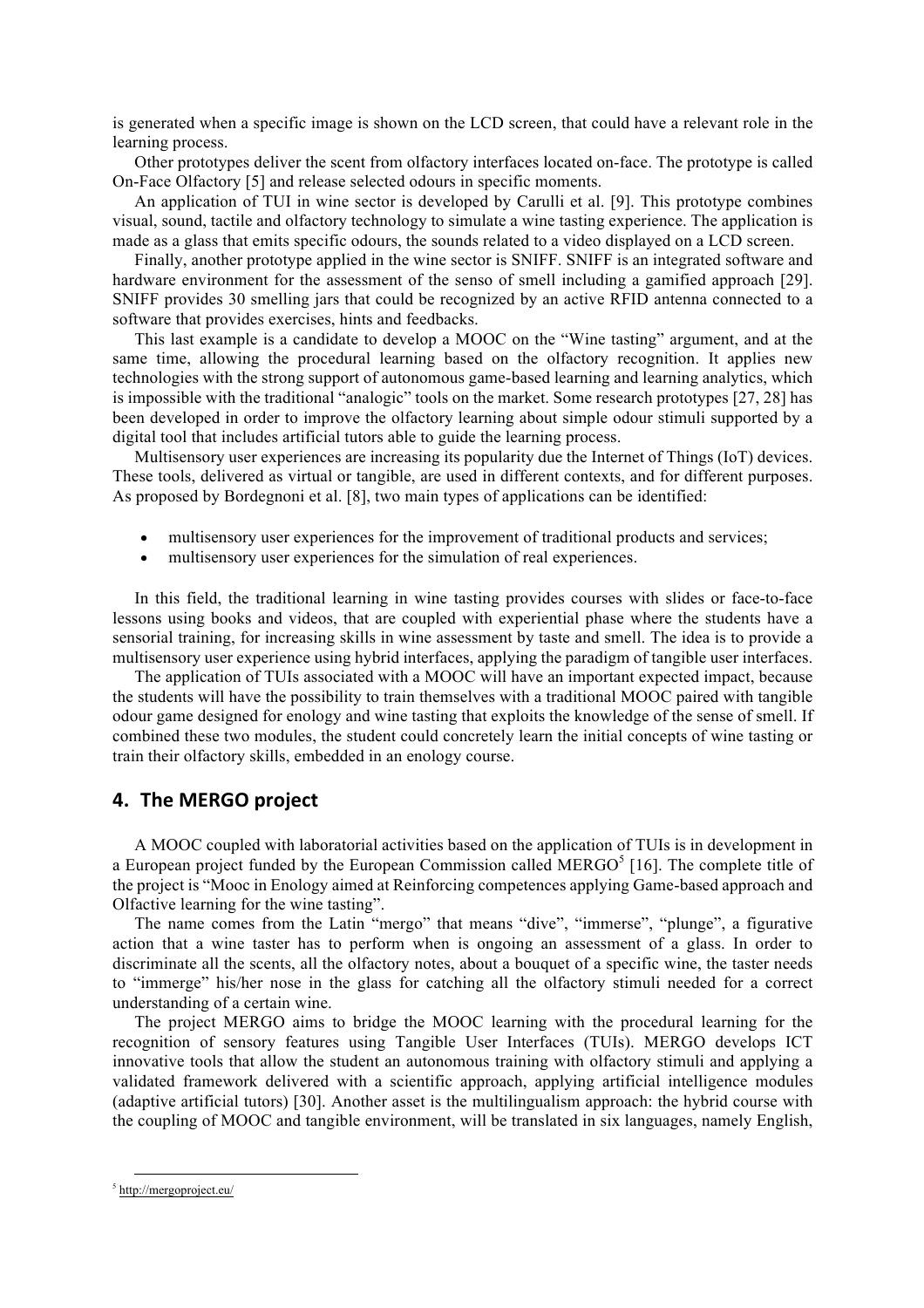Italian, Portuguese, Turkish, Croatian and French. Another scope of the MERGO project is to exploit the regional excellences and the cultural differences in the wine sector.

As told before, the MOOC will include theoretical lectures based on enology topics, i.e. vineyard and the grape quality, organic wines, wine defects, sensory evaluation of wine, wine tasting techniques, valorisation of autochthons vineyards, production chain, etc. The course will offer online materials, such as podcasts, videos and, whenever possible, webinars. Practical experiences during the course will be entirely based on the gamified approach that applies tangible user interfaces.

MERGO represents a complete innovation in the field of sensory recognition. It allows the presence of systems for a home olfactive learning with the interaction of a "virtual" teacher. In commerce there are kits for the sensory analysis, or using publishing tools for the olfactory learning<sup>67</sup>. Typically, these learning tools need a check that implies to know which the related scent is contained in the odour jars, reducing the longevity of the training kit. The student needs the supervision of an expert or a teacher, or to have instant feedback discovering on a paper sheet which is the right jar for the required task. In MERGO the students use the kit enhanced by the ICT component, applying the tangible user interface paradigm and assessing the odours using a gamified approach in a blind mode.

The Tangible User Interfaces (TUIs) allows the user to interact with tangible and multisensorial object, then jars that contain odours, and consequently they could be recognized by a digital component, that is an active table equipped with an RFID active antenna (Figure 1). This is possible using RFID/NFC technology: each odour jar has a NFC tag pasted on the back and each tag contains all the information needed for the gamified task (Figure 2). The NFC tags are very thin and it considered a low-cost technology.



**Figure 1**: The active table that recognize the odor jars.

The active antenna in Figure 1 includes: (1) RFID antenna ANT\_HF\_310 X 180 (Antenna HF 310 mm  $\times$  180 mm), (2) RFID reader BlueRFID HF<sup>1</sup>, (3) Main controller (with RX/TX module USB/Wi-Fi) that include a Particle Photon (a tiny, reprogrammable Wi-Fi development kit for prototyping)<sup>2</sup>, with a STM32F205 120 MHz ARM Cortex M3 and Cypress BCM43362 Wi-Fi chip (Single band 2.4 GHz IEEE 802.11b/g/n), (4) battery module equipped with MCP73831 for LiPo charging and a MAX1704X for fuel gauging<sup>3</sup> and a LiPo Battery 3000 mAh. [31]

As previously described the integration with the MOOC is a relevant novelty, as an innovative pedagogical approach for distance learning. It elicits the possibility to learn with a MOOC that provides normal lessons (slides, videos, questionnaires) in a typical declarative learning and with a practical tool that supports the procedural learning and the practical experience, also at home. In enology and winetasting sector, the procedural learning could directly involve the basic olfactory learning, applying in practice what he/she is studying in the MOOC and performing as in physical wine tasting learning,

 <sup>6</sup> https://www.lenez.com/it/pagina-iniziale

<sup>7</sup> https://aromaster.com/product/master-wine-aroma-kit/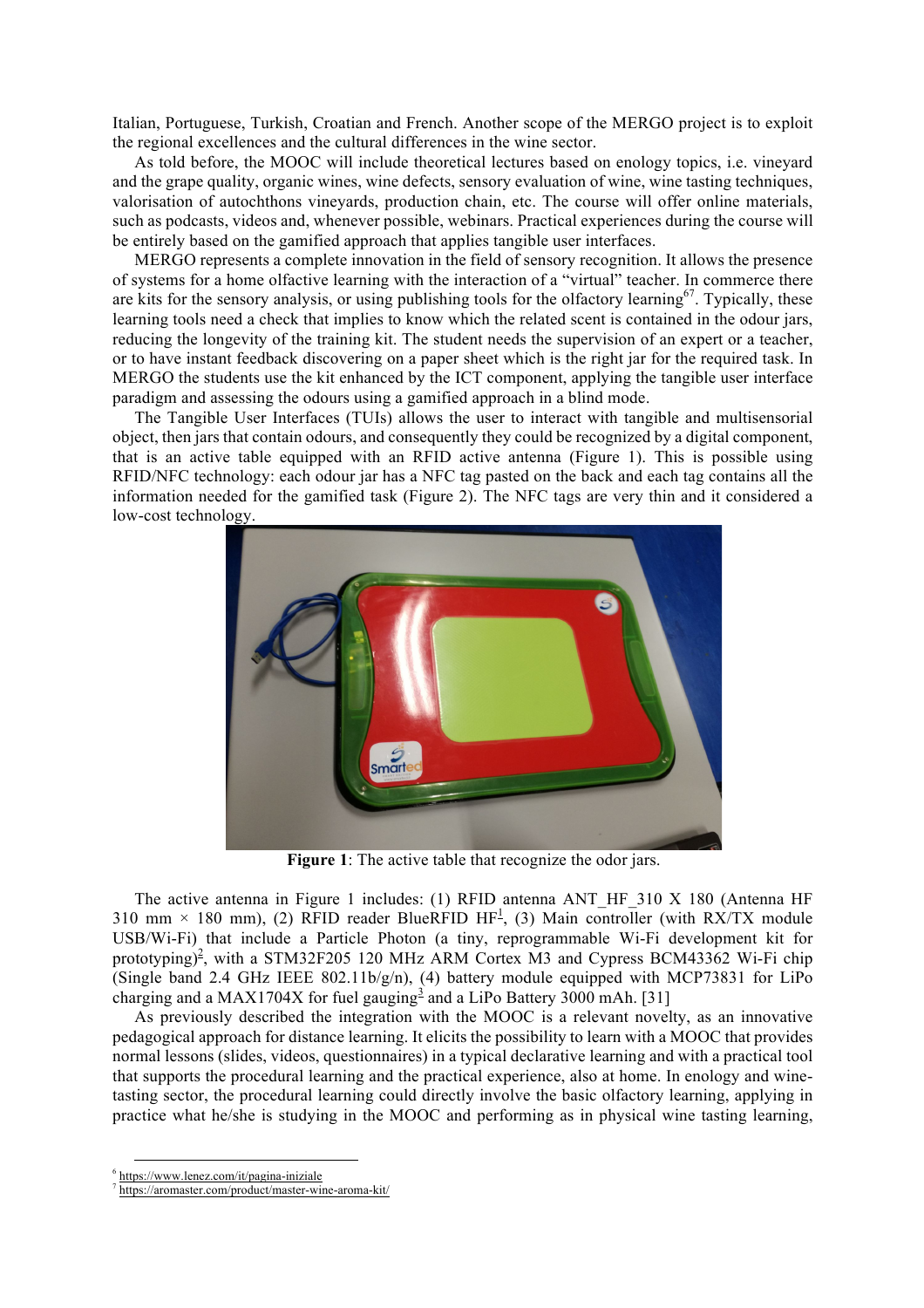using the odour kit for the improvement of the olfactory knowledge supported by a ICT platform (Figure  $1 & 2$ ).



**Figure 2**: The olfactory kit: odor jars enhanced with RFID tags recognized by the active table. The user smells the odor jar after the task assignment proposed by the software. The user could place the odor jar on the active table for replying to the question and solve the olfactory assignment in a gamified environment.

An important aspect of the project is to develop the exercise for the MERGO odour game with TUI, starting from the lessons in the MOOC and co-created with experts in the sector, involving a broad number of participants. The project applies a co-creation approach, involving students form the faculties of agriculture, enology and food technologies, professionals in the wine sector that aims to train their skills, sommeliers, tasters and persons that work in food sector (restaurants, hotel, etc. and finally, enthusiasts of wine tasting.

## **5. Conclusions and next steps**

The MERGO project aims to bridge the development of a MOOC in enology, viticulture and wine tasting applying an innovative tool based on tangible user interfaces that allows the students to train and learn their sensory skills (smell and taste). The traditional olfactory kits are enhanced with NFC/RFID tags (Figure 2), recognized by an active table equipped with an active antenna (Figure 1).

The learners have the opportunity to study the traditional course in enology and wine tasting with contents delivered by lecturers, professors and experts from different countries (Italy, Portugal, France, Croatia and Turkey) in universities and wine associations. This implies a declarative learning, a transmission of knowledge using videos, slides and webinars. For a procedural learning, the MOOC is empowered with real laboratorial activities, giving the opportunity to the students, performing them in their homes. They only need an olfactory kit enhanced with low-cost RFID/NFC technology and a common active RFID antenna [27] developed by the project. In a traditional wine tasting course held face-to-face, the students buy the olfactory kit. In this case the only added tool is the RFID antenna.

The MERGO project will implement this innovative approach involving professionals from the wine sector with a co-creation approach. One of the aims of the study will be to measure the impact of tangible user interfaces and the procedural learning in enology courses, analyzing the effect for the students and their acceptability of the technology. One important focus will be on the usability of the system and the integration between the MOOC and the odor game system based on TUIs.

#### **6. Acknowledgement**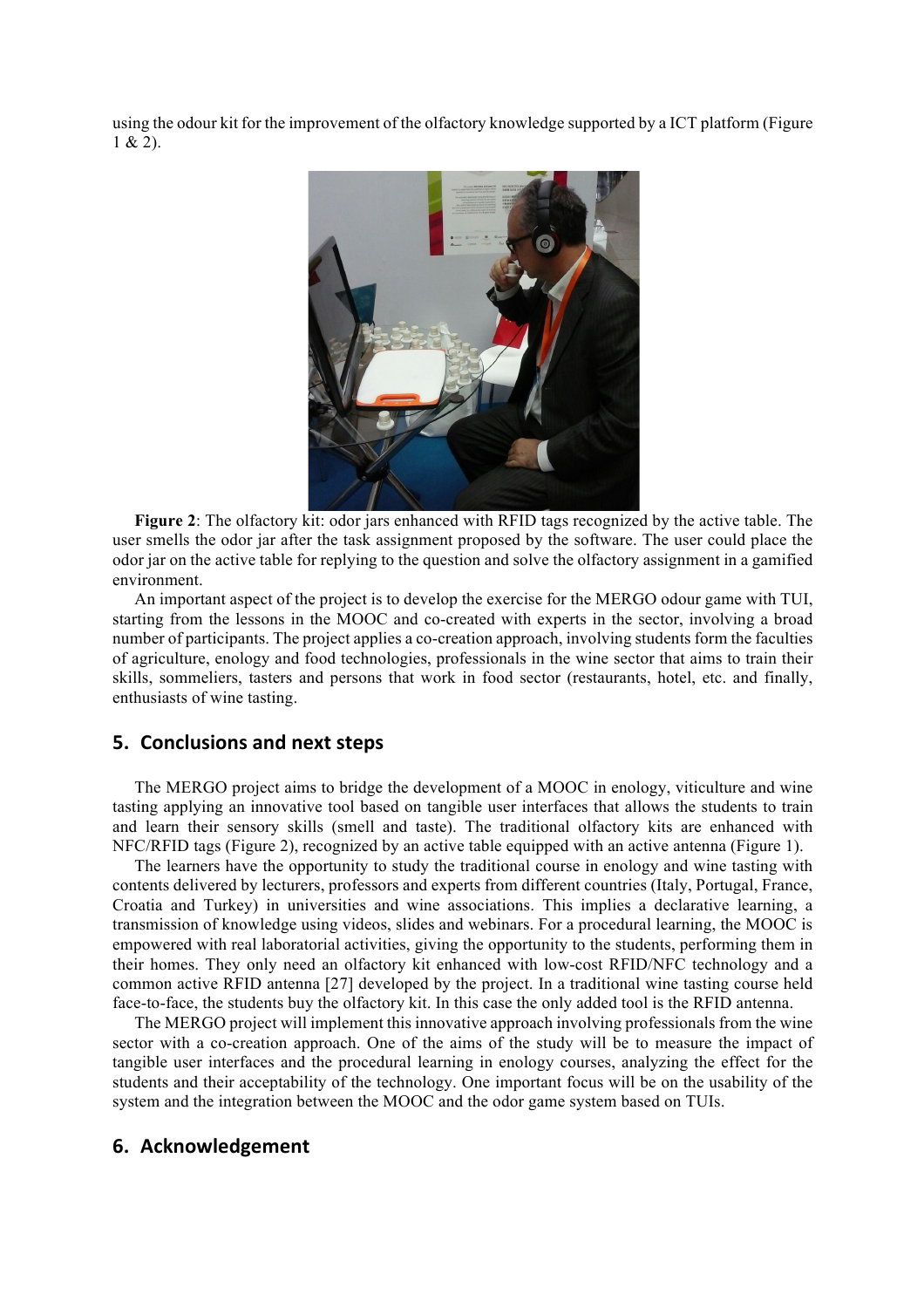The MERGO (Mooc in Enology aimed at Reinforcing competences applying Game-based approach and Olfactive learning for the wine tasting) project is funded by the European Commission under the call Erasmus+ KA2 – Strategic Partnership – Higher Education , Grant Agreement n° 2020-1-IT02- KA203-080040. The European Commission's does not constitute an endorsement of the contents of this publication, which reflect the views only of the authors, and the Commission cannot be held responsible for any use which may be made of the information contained therein.

## **7. References**

- [1] J. Broscheit, Q. Wang, S. Draheim, K. von Luck, Towards Atmospheric Interfaces. In Proceedings of the Fifteenth International Conference on Tangible, Embedded, and Embodied Interaction, 2021, pp. 1-7.
- [2] T. Nakamoto, (Ed.), Human olfactory displays and interfaces: Odor sensing and presentation. IGI Global, 2013.
- [3] C. H. L. Kao, E. Dreshaj, J. Amores, S. W. Leigh, X. Benavides, P. Maes, K. Perlin, H. Ishii, clayodor: Retrieving scents through the manipulation of malleable material. In *Proceedings of the Ninth International Conference on Tangible, Embedded, and Embodied Interaction,* 2015, pp. 697- 702.
- [4] Y. Y. Cao, N. Okude, Scented pebbles: interactive ambient experience with smell and lighting. In *Proceedings of the ninth international conference on tangible, embedded, and embodied interaction*, 2015, pp. 409-410.
- [5] Y. Wang, J. Amores, P. Maes, On-face olfactory interfaces. In *Proceedings of the 2020 CHI Conference on Human Factors in Computing Systems*, 2020, pp. 1-9.
- [6] S. A. Seah, D. Martinez Plasencia, P. D. Bennett, A. Karnik, V. S. Otrocol, J. Knibbe, … S. Subramanian, SensaBubble: a chrono-sensory mid-air display of sight and smell. In *Proceedings of the SIGCHI Conference on Human Factors in Computing Systems*, 2014, pp. 2863-2872.
- [7] H. Matsukura, T. Yoneda, H. Ishida, Smelling screen: development and evaluation of an olfactory display system for presenting a virtual odor source. *IEEE transactions on visualization and computer graphics*, (2013), *19*(4), 606-615.
- [8] M. Bordegoni, M. Carulli, F. Ferrise, Improving multisensory user experience through olfactory stimuli. In *Emotional Engineering,* Springer, Cham, 2019, *Vol. 7* (pp. 201-231).
- [9] M. Carulli, M. Bordegoni, F. Ferrise, A. Gallace, M. Gustafsson, T. Pfuhl, Simulating multisensory wine tasting experience. In: DS92: Proceedings of the DESIGN 2018 15th international design conference, (2018), pp 2177–2186
- [10] P. Limone, (2021). Towards a hybrid ecosystem of blended learning within university contexts. In *CEUR Workshop Proc.*, Vol. 2817, 2021.
- [11] G. A. Toto, P. Limone (2021), From Resistance to Digital Technologies in the Context of the Reaction to Distance Learning in the School Context during COVID-19. *Education Sciences*, *11*(4), 2021, 163.
- [12] C. Damşa, M. Langford, D. Uehara, R. Scherer, Teachers' agency and online education in times of crisis. *Computers in Human Behavior*, *121*, 2021, 106793.
- [13] M. Freire, Á del Blanco, B. Fernández-Manjón, Serious games as edX MOOC activities. In *2014 ieee global engineering education conference (educon)* 2014, pp. 867-871.
- [14] D. Davis, G. Chen, C. Hauff, G. J. Houben, Activating learning at scale: A review of innovations in online learning strategies. *Computers & Education*, *125*, 2018, 327-344.
- [15] L. Pérez-Hernández, Mobile Learning for the Teaching of Theoretical Concepts to Undergraduate Students. In *CSEDU (2),* 2015, pp. 540-545.
- [16] L. Martiniello, L. Borrelli, G. A. Toto (2021). Design of a MOOC for teaching and research: the innovative experience of the MERGO project. In *CEUR Workshop Proc.*, Vol. 2817, 2021.
- [17] D. A Wilson, R. J. Stevenson, R. J. Stevenson, R. J. Stevenson, *Learning to smell: olfactory perception from neurobiology to behavior*. JHU Press, 2006.
- [18] M. Bende, S. Nordin, Perceptual learning in olfaction: professional wine tasters versus controls. *Physiology & Behavior*, *62*(5), 1997, 1065-1070.